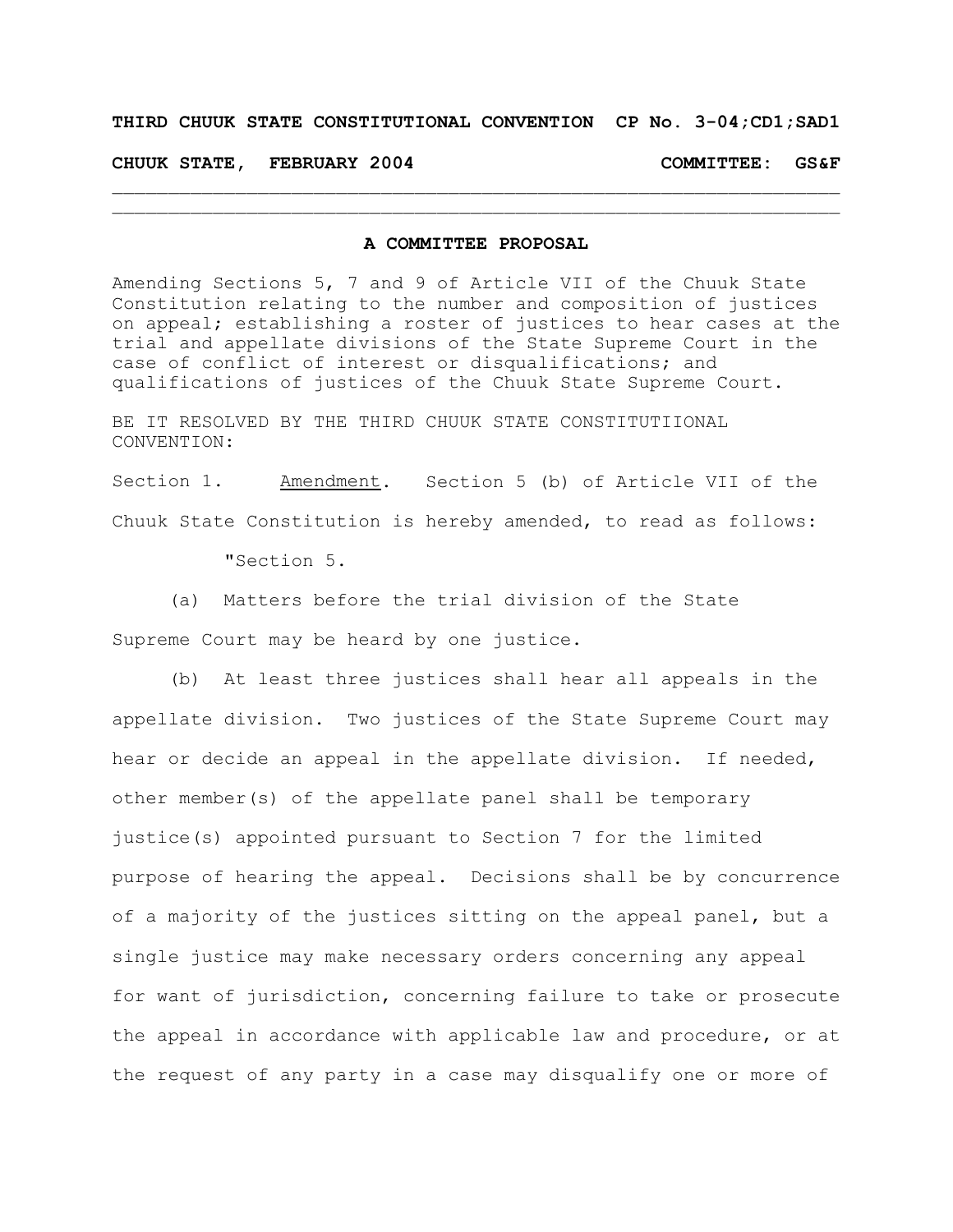the justices of the State Supreme Court CP No.3-04;CD1;SAD1

sitting in the appellate division.

Section 2. Amendment. Section 7 of Article VII of the Chuuk State Constitution is hereby amended, to read as follows:

 $\mathcal{L}_\text{max} = \mathcal{L}_\text{max} = \mathcal{L}_\text{max} = \mathcal{L}_\text{max} = \mathcal{L}_\text{max} = \mathcal{L}_\text{max} = \mathcal{L}_\text{max} = \mathcal{L}_\text{max} = \mathcal{L}_\text{max} = \mathcal{L}_\text{max} = \mathcal{L}_\text{max} = \mathcal{L}_\text{max} = \mathcal{L}_\text{max} = \mathcal{L}_\text{max} = \mathcal{L}_\text{max} = \mathcal{L}_\text{max} = \mathcal{L}_\text{max} = \mathcal{L}_\text{max} = \mathcal{$  $\mathcal{L}_\text{max} = \mathcal{L}_\text{max} = \mathcal{L}_\text{max} = \mathcal{L}_\text{max} = \mathcal{L}_\text{max} = \mathcal{L}_\text{max} = \mathcal{L}_\text{max} = \mathcal{L}_\text{max} = \mathcal{L}_\text{max} = \mathcal{L}_\text{max} = \mathcal{L}_\text{max} = \mathcal{L}_\text{max} = \mathcal{L}_\text{max} = \mathcal{L}_\text{max} = \mathcal{L}_\text{max} = \mathcal{L}_\text{max} = \mathcal{L}_\text{max} = \mathcal{L}_\text{max} = \mathcal{$ 

"Section 7. The Governor shall nominate and appoint, with the advice and consent of the Legislature, the Chief Justice and Associate Justices of the State Supreme Court, who shall hold their offices during good behavior. The Governor shall appoint, with the advice and consent of the Legislature a roster of qualified lawyers who shall hold the same qualifications as provided under Section 9 who may be appointed by the Chief Justice in the case of conflict of interest or disqualification of all justices. The Legislature shall prescribe by statute for the appointment and removal of the judges of inferior state courts and municipal courts."

Section 3. Amendment. Section 9 of Article VII of the Chuuk State Constitution is hereby amended, to read as follows:

"Section 9. No person is eligible to serve as Chief Justice or an Associate Justice unless at least 35 years of age, has never been convicted of a felony. Other qualifications may be prescribed by statute."